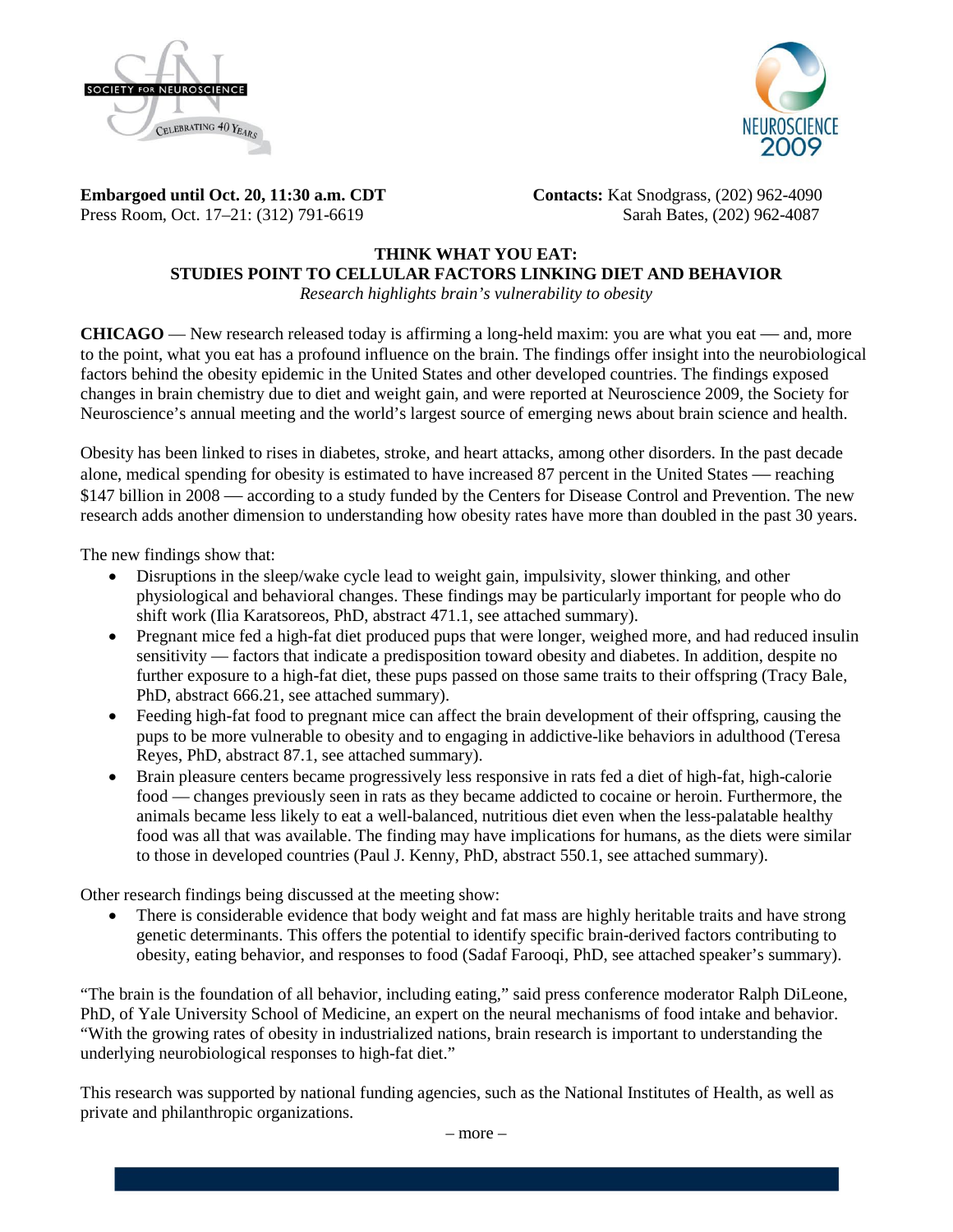# **Related Presentation:**

Lecture: **Genetic, Molecular and Physiological Mechanisms Involved in Human Obesity** Wednesday, Oct. 21, 8:30–9:40 a.m., Hall B1 # # #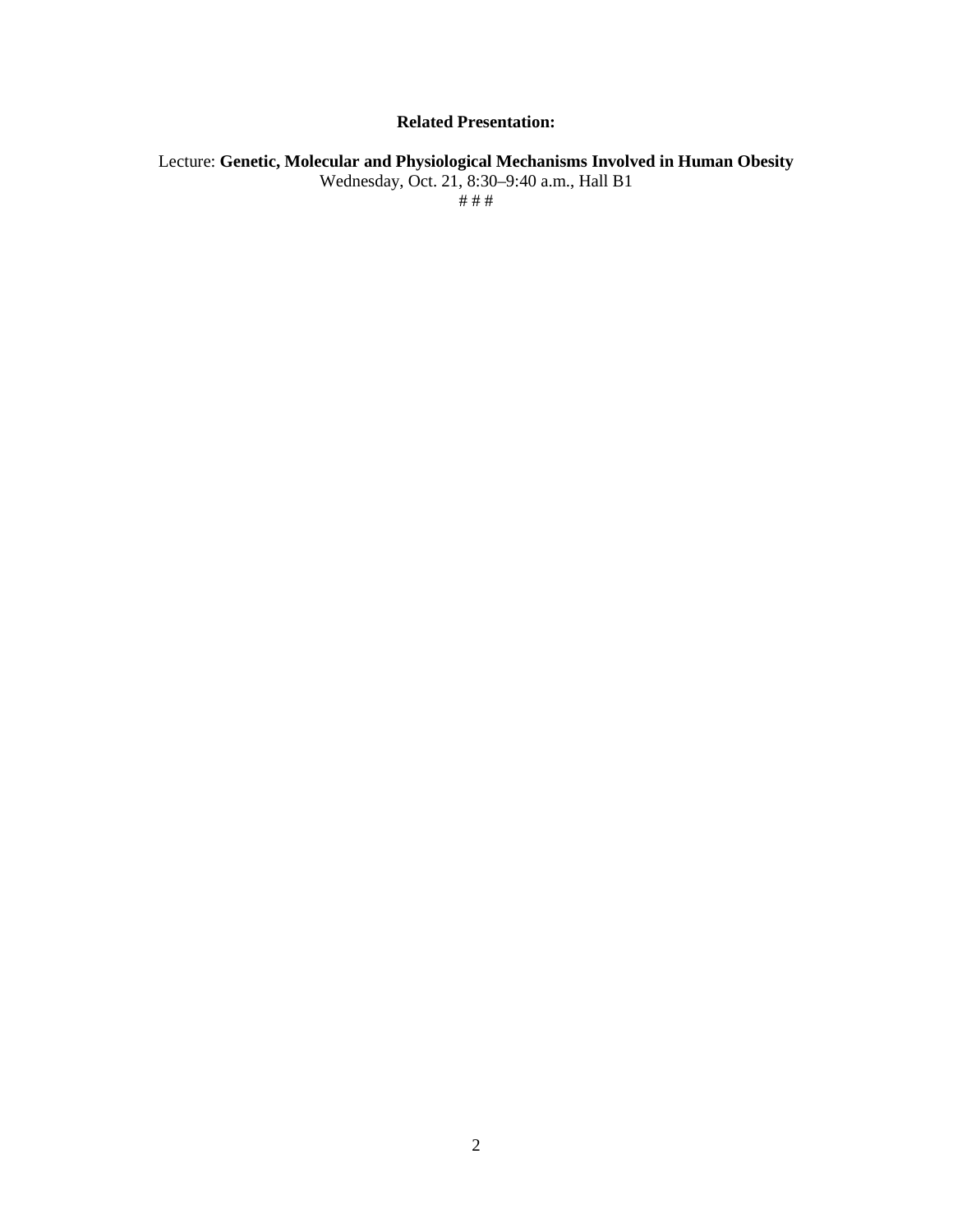## **Abstract 471.1 Summary**

**Lead author: Ilia Karatsoreos, PhD** (212) 327-8622 Rockefeller University **[ikaratsore@rockefeller.edu](mailto:ikaratsore@rockefeller.edu)** New York, N.Y.

## **Mouse Study Finds Disruption of Circadian Rhythms Affects Both Brain and Body**

*Disruptions lead to weight gain, impulsivity, slower thinking*

A new study has found that chronic disruption of one of the most basic circadian (daily) rhythms — the day/night cycle — leads to weight gain, impulsivity, slower thinking, and other physiological and behavioral changes in mice, similar to those observed in people who experience shift work or jet lag. The research, presented at Neuroscience 2009, the annual meeting of the Society for Neuroscience and the world's largest source of emerging news about brain science and health, is helping scientists better understand the neurobiological mechanisms behind circadian disruptions.

"Our findings have implications for humans," said lead author Ilia Karatsoreos, PhD, of Rockefeller University. "In our modern industrialized society, the disruption of our individual circadian rhythms has become commonplace, from shift work and jet lag to the constant presence of electric lighting. These disruptions are not only a nuisance, they can also lead to serious health and safety problems," he said.

Karatsoreos and his colleagues housed the animals in a day/night cycle of 20 hours (10 hours of light and 10 hours of dark), rather than the roughly 24-hour cycle to which the animals' internal brain and body clocks are normally set. After six to eight weeks, the mice exhibited numerous physiological changes not seen in a control group. These included greater weight gain, changes in body temperature rhythms, and alterations in metabolic hormones such as insulin and leptin (a key regulator of appetite). The mice with the disrupted rhythms also demonstrated behavioral changes — specifically, increased impulsivity and decreased cognitive flexibility (the ability to adapt new strategies to new situations).

"We also found that the animals' brains displayed neural changes in the medial prefrontal cortex, an area important for regulating impulsivity and cognitive flexibility," Karatsoreos said. "Those changes may help explain some of the behavioral effects of circadian disruptions."

Research was supported by Canadian Institutes of Health Research, the National Institute of Mental Health, and Sepracor.

Scientific Presentation: Monday, Oct. 19, 1–2 p.m., South Hall A

471.1, Effects of circadian dysregulation on metabolism, cognition, and emotionality **I. N. KARATSOREOS**, S. M. BHAGAT, B. M. MCEWEN; Neuroendocrinol, Rockefeller Univ., New York, NY

TECHNICAL ABSTRACT: Circadian (daily) rhythms in physiology and behavior are generated by the master circadian clock in the suprachiasmatic nucleus (SCN) of the hypothalamus. This brain clock communicates with myriad "peripheral" clocks in many different brain regions, and almost all body tissues. The mechanisms by which these clocks are synchronized by the SCN, and how they maintain their coherence are beginning to be revealed. Disruption of an individual's circadian rhythms have become commonplace in our modern industrial society, from shift-work and jetlag, to the constant presence of electric lighting. How circadian disorganization affects brain and body clocks is an important area of inquiry. We examined how being housed in a light-dark (LD) cycle with a period incongruent with an animals' own endogenous circadian clock affects the physiology and behavior of male mice. Our findings show that chronic circadian disorganization leads to weight gain, changes in body temperature rhythms, and alterations in metabolic hormones (such as leptin and insulin). We further show that behaviorally, animals housed in an incongruent LD demonstrate decreased cognitive flexibility - though relatively intact spatial learning - as measured by a modified Morris watermaze task. Finally, circadian shifted animals also demonstrate increased "impulsivity" as measured by the time spent in the center of an open field, as well as the time taken to emerge into the light in a dark-light transition test, while not showing any increases in general activity. Together, these results suggest that disrupting circadian rhythms by housing animals in an environmental LD cycle with a period different than their own endogenous period can result in behavioral and physiological decrements that may have important implications for human cognitive and metabolic functioning.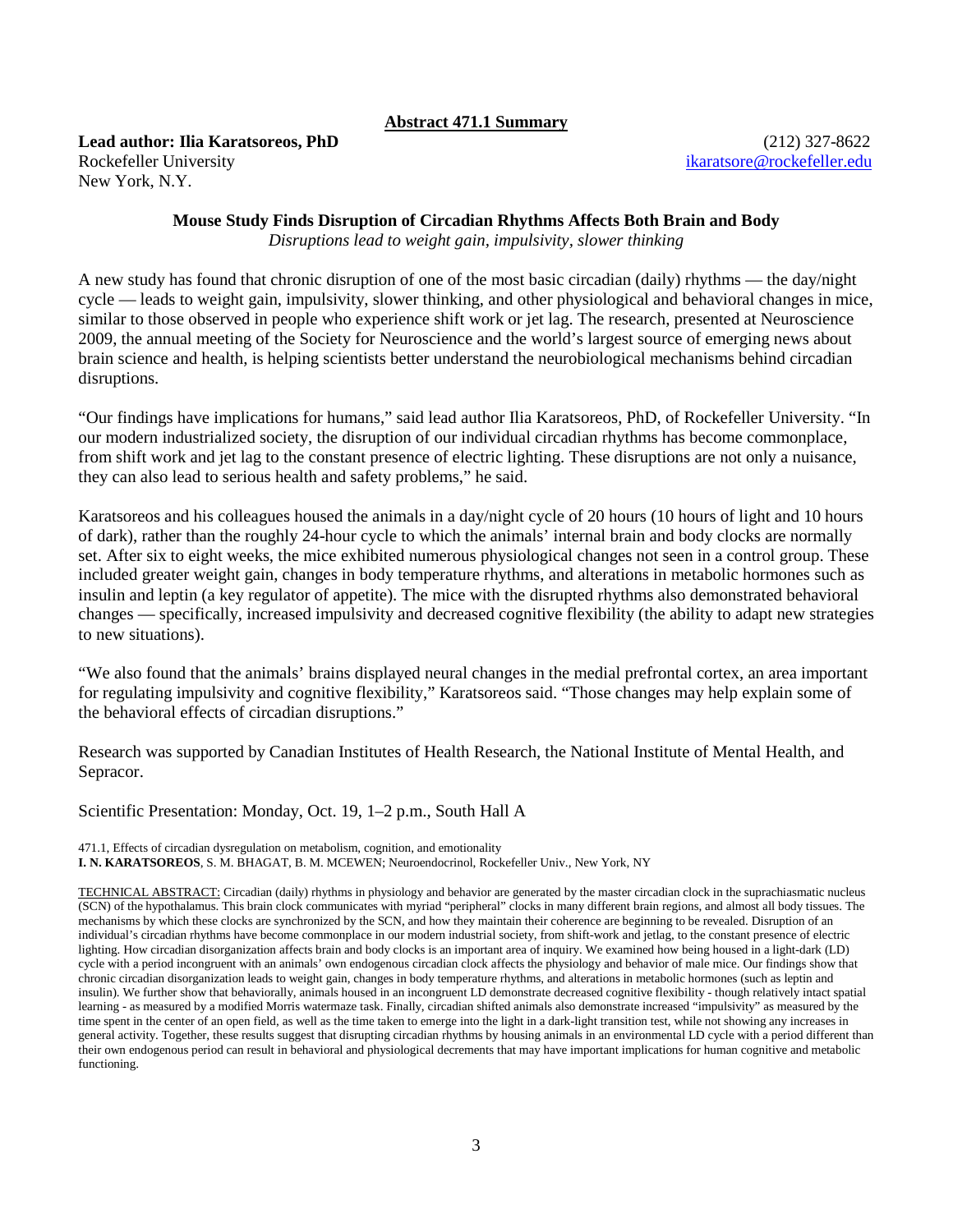## **Abstract 666.21 Summary**

**Senior Author: Tracy Bale, PhD** (610) 416-5948 University of Pennsylvania tbale @vet.upenn.edu Philadelphia, Pa.

## **Maternal Mice Fed High-Fat Diet Produce Larger Pups**

*Diet during pregnancy may impact generations of offspring*

Could a woman's food choices during pregnancy affect not only the size and health of her children, but of her grandchildren? Yes, suggests a new study in mice presented at Neuroscience 2009, the annual meeting of the Society for Neuroscience and the world's largest source of emerging news about brain science and health.

University of Pennsylvania researchers found that pregnant mice fed a high-fat diet produce pups that are longer, weigh more, and have reduced insulin sensitivity — factors that indicate a risk for obesity and diabetes. Interestingly, despite the lack of further high-fat diet exposure, the traits of increased body length and insulin insensitivity persisted into the second generation.

Subsequent investigation found that the changes in gene expression responsible for alterations in body length and insulin insensitivity were sex-dependent. Only female offspring exhibited evidence of altered programming of the growth hormone axis, a gene pathway that controls overall growth and metabolism.

This work adds to the growing body of research in epigenetics, the study of heritable alterations in gene expression that act independently of changes in DNA sequence. Until very recently, scientists believed that our genes were the sole carrier of hereditary information. However, in addition to inheriting genes from our parents, we can also inherit their epigenetic "switches" that turn our genes on or off. These switches can be flipped by our environments and experiences to help us adapt to challenges put before us, and can be passed from generation to generation.

"Much research has focused on identifying genes (our developmental 'hardware') as predisposing factors for obesity. However, it turns out that epigenetics (our developmental 'software') likely makes a much larger contribution by dictating how our genes are actually utilized," said Tracy Bale, PhD, the study's senior author. "We found compelling evidence that the evolutionarily critical trait of body size can be modulated by maternal diet across at least two generations. In the end, you may not only be what you eat, but what your grandmother ate."

Research was supported by the National Institute of Diabetes and Digestive and Kidney Diseases.

Scientific Presentation: Tuesday, Oct.20, 1–2 p.m., South Hall A

666.21, Maternal high fat diet epigenetically programs offspring height in a sex dependent manner G. A. DUNN, **T. L. BALE**; Univ. Pennsylvania, Philadelphia, PA

TECHNICAL ABSTRACT: Changes in available nutritional quality and quantity contribute to shaping somatic growth, and links between the nature and extent of caloric intake with body size are well recognized. Furthermore, intrauterine exposure to a maternal diet high in fat has been shown to impact adult offspring body size and insulin sensitivity, though few studies have examined the heritability of these features in the second generation. An epigenetic mechanism that controls body size inheritance over generations provides an evolutionarily advantageous mechanism by which maternal diet can influence the competitiveness of the bloodline. We hypothesized that maternal high fat diet exposure modulates body size and insulin sensitivity intergenerationally via epigenetic changes at the level of gene expression and DNA methylation. We previously reported that maternal exposure to a high fat diet in mice results in both significant body length increases and reduced insulin sensitivity that persist across at least two generations. This phenotype is not attributable to altered intrauterine conditions or maternal feeding behavior as both maternal and paternal lineages were able to pass on the effect to the second generation, supporting a germline-based epigenetic manner of inheritance. We report the novel finding that elevated plasma insulin-like growth factor-1 (IGF-1) in first and second generation females suggests a sex-specific epigenetic contribution of the growth hormone (GH) pathway. Gene expression patterns in these mice further demonstrate that only female offspring augment their body length through a molecular cascade originating at the ghrelin receptor (GHSR) gene. These findings extend to reduced expression of a GHSR-associated transcriptional repressor (AF5q31), suggesting a female specific reprogramming of the GH/IGF-1 axis that may lead to increased GH secretion. Alterations in methylation patterns at the GHSR locus in first and second generation mice represent a potential epigenetic basis for our observations. These data provide compelling evidence that the heritability of the evolutionarily critical trait of body size is modulated by maternal diet across multiple generations and is governed by sex-specific mechanisms, thus providing a strategy where height can increase rapidly in concert with high fat diet availability.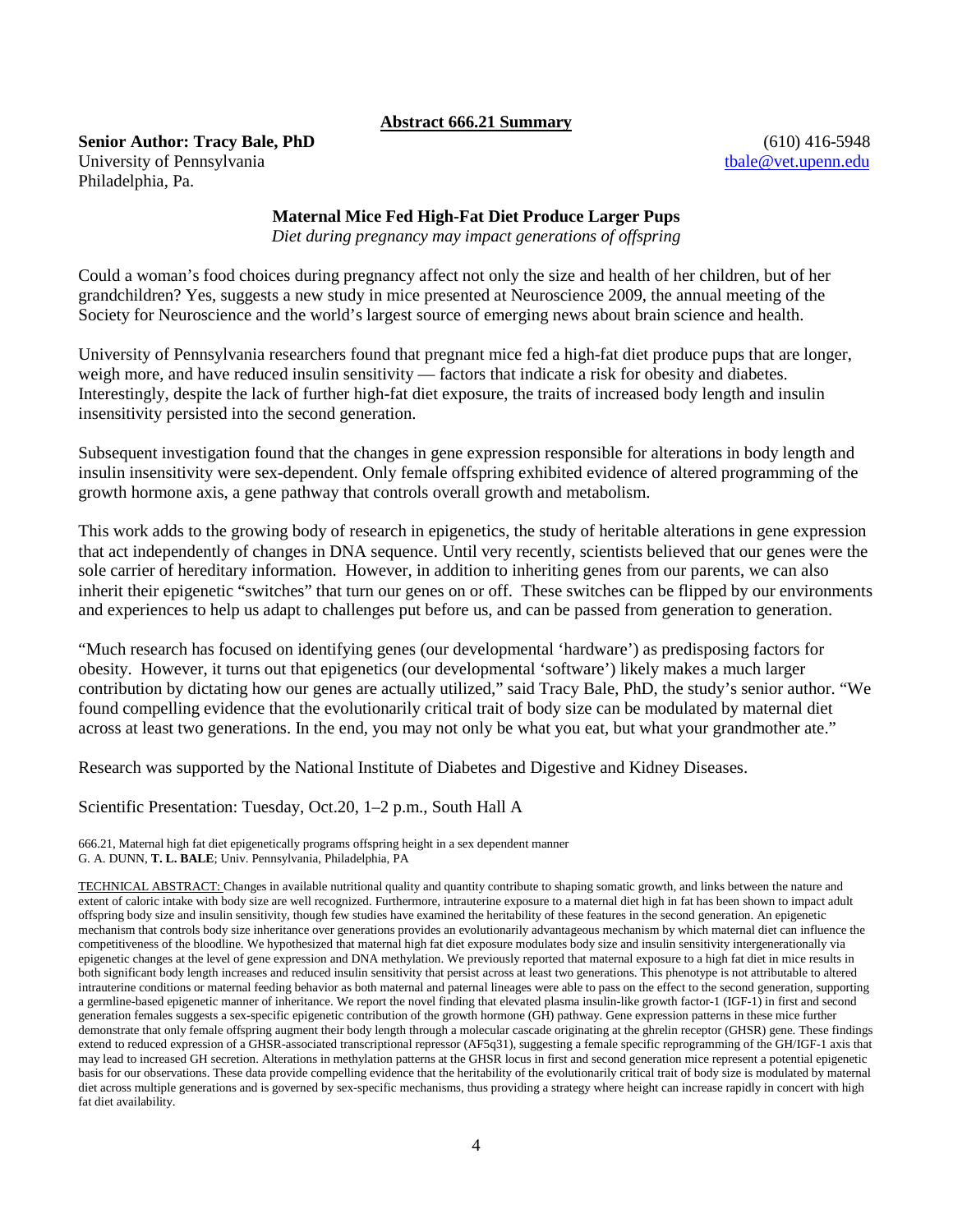## **Abstract 87.1 Summary**

**Lead author: Teresa Reyes, PhD** (215) 573-2991 University of Pennsylvania [reyestm@mail.med.upenn.edu](mailto:reyestm@mail.med.upenn.edu) Philadelphia, Pa.

## **Mouse Study Finds Maternal High-Fat Diet Has Serious Implications for Brain Development of Offspring** *Research may explain vulnerability to obesity and addictive-like behaviors*

Feeding high-fat food to pregnant mice can affect their pups' brain development in ways that may cause them to be more vulnerable to obesity and to engage in addictive-like behaviors in adulthood, a new study has found. The research was presented at Neuroscience 2009, the annual meeting of the Society for Neuroscience and the world's largest source of emerging news about brain science and health.

"We discovered that pups born to mothers fed a high-fat diet during pregnancy and lactation had significant changes in their brain chemistry, with dramatic differences in dopamine- and opioid-related molecules," said lead author Teresa Reyes, PhD, of the University of Pennsylvania.

These changes may partially explain the differences in behavior observed in these pups compared with ones from normal pregnancies, Reyes added. The pups born to mothers fed a high-fat diet showed a greater preference for a sugar solution and a greater physical response to cocaine than did pups born to mothers fed a standard diet.

The study's findings may have implications for humans. Almost two-thirds of Americans are overweight and one in three is obese, according to government health surveys. Women who are obese currently account for between 20 and 35 percent of all pregnancies in the United States. "The potential long-term effects of maternal obesity on the brains and behavior of offspring are just beginning to be understood," Reyes said.

Research was supported by the National Institutes of Health.

Scientific Presentation: Saturday, Oct.17, 1–2 p.m., South Hall A

87.1, Behavioral and gene expression adaptations in mesocorticolimbic reward circuitry after prenatal exposure to high fat diet **T. M. REYES**, Z. VUCETIC, K. TOTOKI, J. KIMMEL; Pharmacol., Univ. Pennsylvania, Philadelphia, PA

TECHNICAL ABSTRACT: Maternal obesity currently affects 20-35% of all pregnancies and nearly doubles the risk for a large-for-gestational age infant (LGA). LGA increases the risk for development of obesity and metabolic syndrome, and may also lead to adverse neurobehavioral outcomes. Central nervous system development can be affected by environmental stimuli and perinatal manipulations, including nutrition, maternal care, exposure to toxic chemicals and infectious agents. Midbrain dopamine and opioid circuitry are neural substrates associated with mediating reward and hedonic behaviors, and appear to be vulnerable to adverse prenatal conditions. Using a mouse model of maternal high fat diet, we have investigated the long-term effects of maternal high fat diet on reward-related behavior and gene expression within the mesocorticolimbic reward circuitry.

We assessed behavioral responses to naturally rewarding stimuli (sucrose) and psychostimulant drugs (cocaine), and gene expression and epigenetic changes in reward-associated brain regions of adult mice exposed to 60% high fat diet in utero and during lactation. Mice exposed to maternal HF diet showed an increased preference for sucrose solution and an augmented locomotor response to acute cocaine injection. This increased behavioral sensitivity to reward was associated in prenatal HF mice with significant upregulation of dopamine reuptake transporter (DAT) in ventral tegmental area (VTA), nucleus accumbens (NAC) and prefrontal cortex (PFC), and downregulation of dopamine receptor D1 and dopamine-related phosphoprotein DARP-32 in NAC and PFC. Furthermore, we detected an increase in expression of both mu-opioid receptor and endogenous opioid pro-enkephalin (PENK) in NAC, PFC and hypothalamus of prenatal HF mice. Epigenetic mechanisms have been associated with long term programming of gene expression and underlying phenotypic differences after various in utero insults. Similarly, we observed global DNA hypomethylation and upregulation of DNA-methyl transferase, Dnmt1 and methyl-CpG-binding protein, MeCP2 in reward-associated brain regions of prenatal HF animals.

Taken together, our data support the importance of early-life events, and specifically maternal high fat diet, in programming molecular targets and adult behavior via epigenetic mechanisms. Long-term changes in dopamine and opioid components of brain reward circuitry after prenatal exposure to high fat diet may lead to altered processing of natural and pharmacological rewarding stimuli (e.g. palatable food, drugs of abuse) and confer vulnerability for engaging in addictive-like behaviors in adulthood.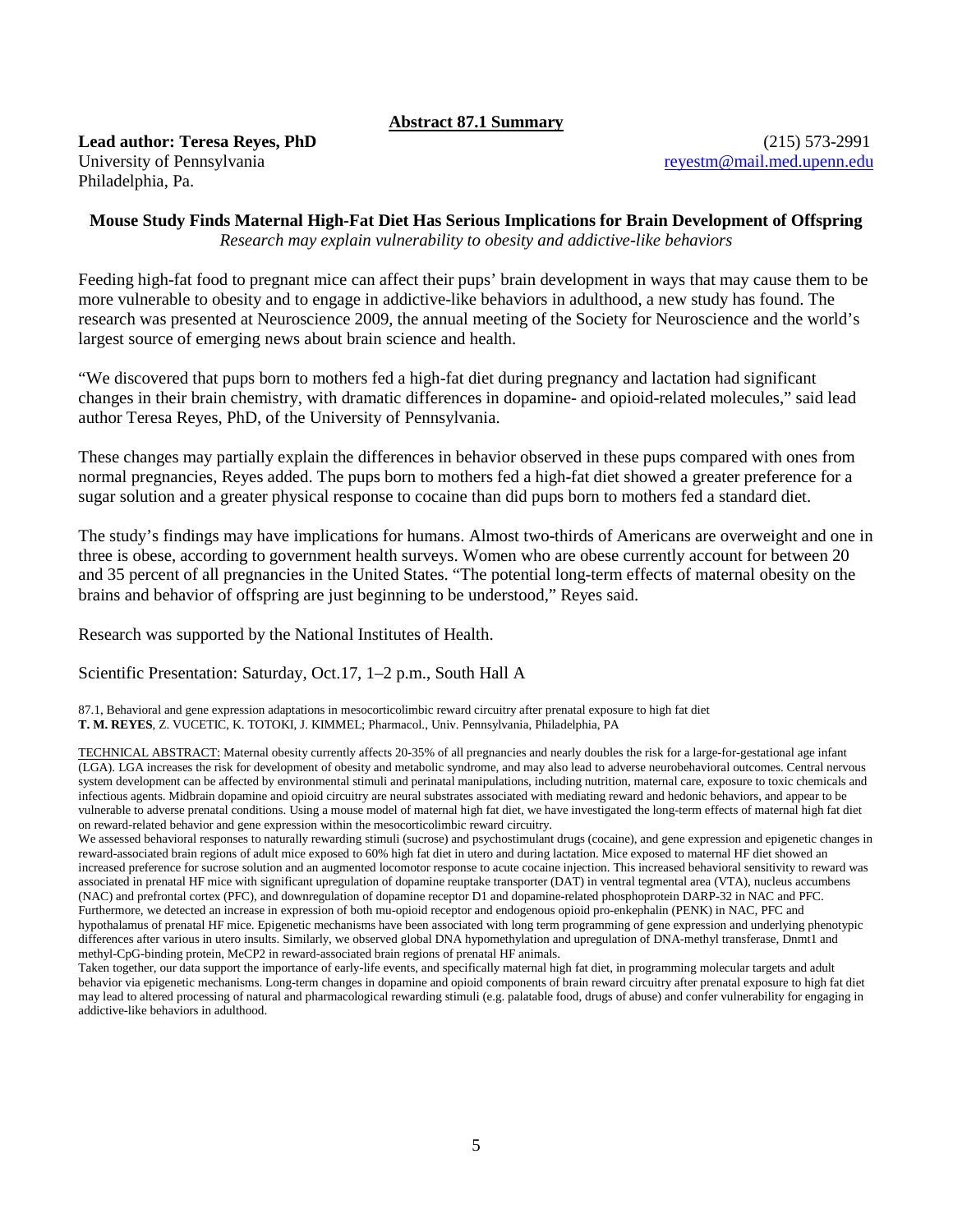#### **Abstract 550.1 Summary**

**Senior Author: Paul J. Kenny, PhD** (561) 228-2231 Scripps Research Institute [pjkenny@scripps.edu](mailto:pjkenny@scripps.edu) Jupiter, Fla.

# **Junk Food Diet Causes Rats' Brain Pleasure Centers to Become Progressively Less Responsive**

*Study suggests explanation for compulsive overeating*

Brain pleasure centers became progressively less responsive in rats fed a diet of high-fat, high-calorie food, a new study has found. As the changes occurred, the rats developed compulsive overeating habits — and became obese. The overeating continued even when it meant the rats had to endure an unpleasant consequence (a mild foot shock) in order to consume the food. The findings were presented at Neuroscience 2009, the annual meeting of the Society for Neuroscience and the world's largest source of emerging news about brain science and health.

The researchers also found that as the activity of the brain's pleasure centers decreased, the rats became less likely to eat a well-balanced, nutritious diet — even when the less palatable healthy food was the only food available to them.

"Not only did we find that the animals' brain reward circuits became less responsive as they continued to overeat and become obese," said senior author Paul J. Kenny, PhD, of the Scripps Research Institute in Jupiter, Fla., "but that decrease in responsiveness was similar to what our laboratory has seen previously in rats as they become addicted to cocaine or heroin. The data suggest that obesity and addiction may result from common neuroadaptations," he said.

The finding may have implications for humans, as the diets fed the rats (unlimited access to such high-caloric foods as bacon, sausage, cheesecake, and chocolate) were similar to those of millions of people who live in developed countries. Such diets are considered a major contributing factor to the current obesity epidemic in the United States.

Research was supported by Bank of America, the National Institute on Drug Abuse, and The Landenberger Foundation.

Scientific Presentation: Tuesday, Oct. 20, 8–9 a.m., South Hall A

550.1, Motivational drives in obesity: Evidence for addiction-like compulsive responding for palatable food P. M. JOHNSON<sup>1</sup>, P. J. KENNY<sup>2</sup>; <sup>2</sup>Mol. Therapeut., <sup>1</sup>The Scripps Res. Inst., Jupiter, FL

TECHNICAL ABSTRACT: In recent years it has been speculated that the powerful hedonic aspects of palatable food are mediated through similar neurobiological substrates as drugs of abuse and may therefore confer addictive properties. However, empirical evidence supporting this notion has been lacking. In rats, extended access to addictive drugs can result in the transition from casual to compulsive use, an effect that time-locked with reduced activity in brain reward circuits, reflected in elevated intracranial self-stimulation (ICSS) thresholds. This state of negative reward is hypothesized to increase the motivation to consume palatable food. Thus, brain reward deficits are thought to be a hallmark of addiction. Here we show that animals permitted extended (>18 h), but not restricted (1 h), daily access to a "cafeteria-style" diet consisting of high-fat palatable food readily available for human consumption exhibited rapid weight gain and a shift in dietary preference for the palatable food. Importantly, the development of obesity was time-locked to profound reductions in brain reward function, as measured by elevated ICSS thresholds. Diet-induced reward dysfunction lasted for at least two weeks during abstinence from the palatable diet. Furthermore, extended access to the cafeteria diet resulted in enhanced motivation to consume the diet, reflected in persistent consumption of palatable food in obese animals even under conditions of punishment (foot-shock). These findings suggest that extended access to a cafeteria diet manifest addiction-like deficits in brain reward function that may enhance the motivation to consume palatable foods, thus promoting the development and maintenance of obesity. These findings parallel those previously observed with extensive access to drugs of abuse, supporting the notion that obesity and addiction may result from common neuroadaptations.